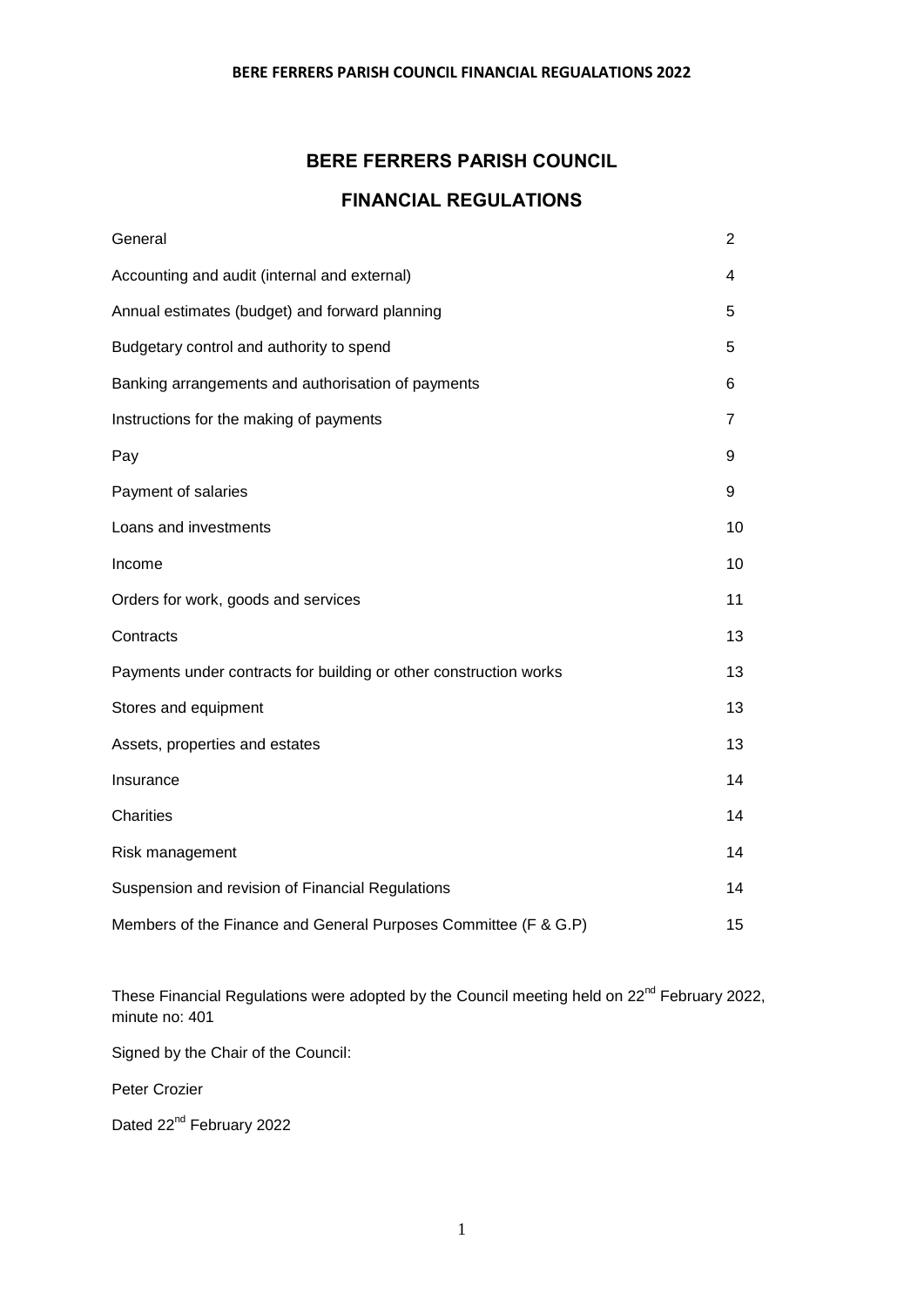# **1. General**

1.1. These financial regulations govern the conduct of financial management by the council and may only be amended or varied by resolution of the council. Financial regulations are one of the council's three governing policy documents providing procedural guidance for members and officers. Financial regulations must be observed in conjunction with the council's standing orders<sup>1</sup> and any individual financial regulations relating to contracts.

1.2. The council is responsible in law for ensuring that its financial management is adequate and effective, and that the council has a sound system of internal control which facilitates the effective exercise of the council's functions, including arrangements for the management of risk.

1.3. The council's accounting control systems must include measures:

- for the timely production of accounts.
- that provide for the safe and efficient safeguarding of public money.
- to prevent and detect inaccuracy and fraud; and
- Identifying the duties of officers.

1.4. These financial regulations demonstrate how the council meets these responsibilities and requirements.

1.5. At least once a year, prior to approving the Annual Governance Statement, the council must review the effectiveness of its system of internal control which shall be in accordance with proper practices.

1.6. Deliberate or wilful breach of these Regulations by an employee may give rise to disciplinary proceedings.

1.7. Members of council are expected to follow the instructions within these Regulations and not to entice employees to breach them. Failure to follow instructions within these Regulations brings the office of councillor into disrepute.

1.8. The Responsible Financial Officer (RFO) holds a statutory office to be appointed by the council. The Clerk has been appointed as RFO for this council and these regulations will apply accordingly.

1.9. The Clerk (RFO)

**.** 

- acts under the policy direction of the council.
- administers the council's financial affairs in accordance with all Acts, Regulations and proper practices.
- determines on behalf of the council its accounting records and accounting control systems;
- ensures the accounting control systems are observed.
- maintains the accounting records of the council up to date in accordance with proper practices.
- assists the council to secure economy, efficiency and effectiveness in the use of its resources; and
- produces financial management information as required by the council.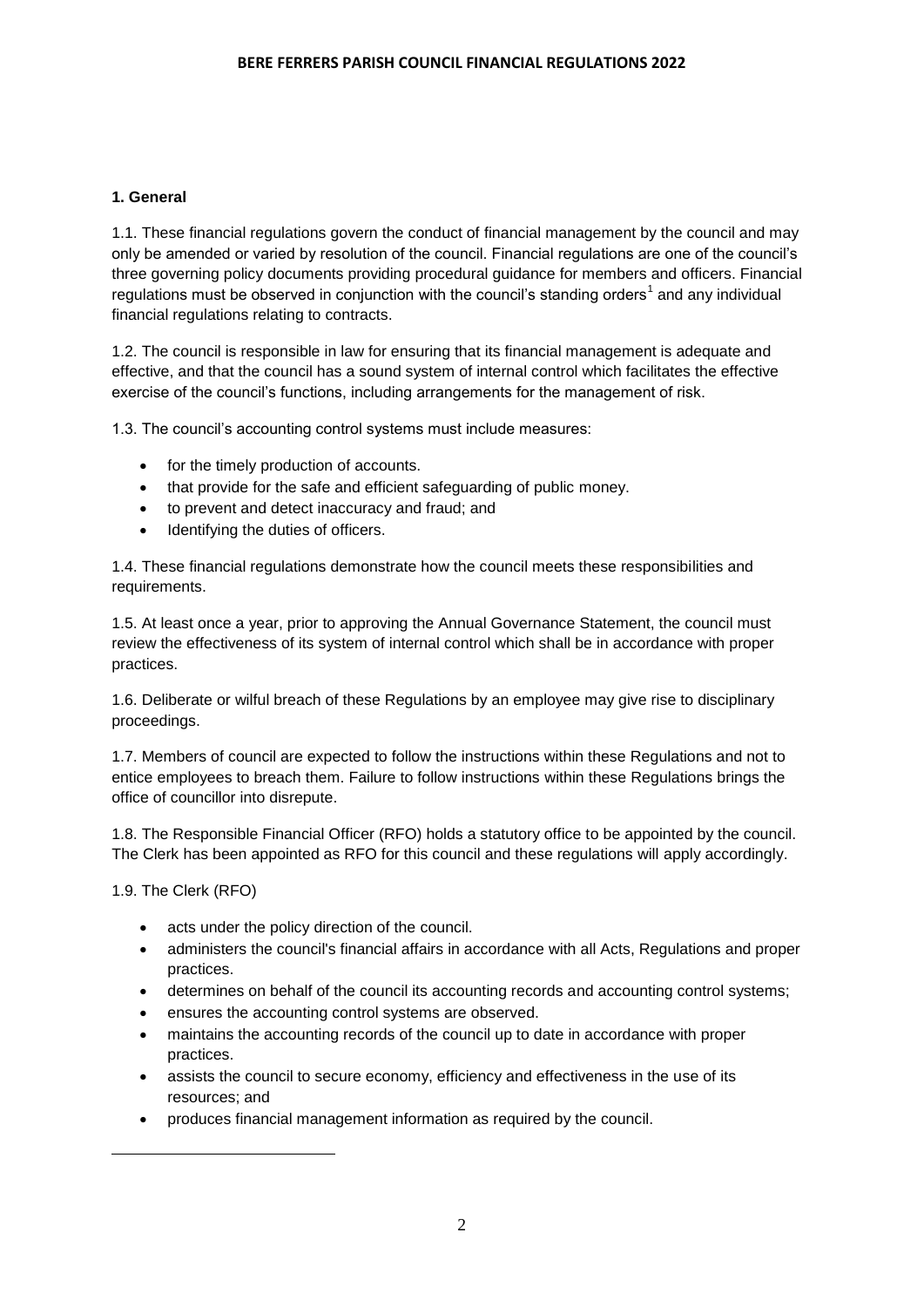1.10. The accounting records determined by the RFO shall be sufficient to show and explain the council's transactions and to enable the RFO to ensure that any income and expenditure account and statement of balances, or record of receipts and payments and additional information, as the case may be, or management information prepared for the council from time to time comply with the Accounts and Audit Regulations.

1.11. The accounting records determined by the RFO shall in particular contain:

- entries from day to day of all sums of money received and expended by the council and the matters to which the income and expenditure or receipts and payments account relate;
- a record of the assets and liabilities of the council; and
- wherever relevant, a record of the council's income and expenditure in relation to claims made, or to be made, for any contribution, grant or subsidy.

1.12. The accounting control systems determined by the RFO shall include:

- procedures to ensure that the financial transactions of the council are recorded as soon as reasonably practicable and as accurately and reasonably as possible.
- procedures to enable the prevention and detection of inaccuracies and fraud and the ability to reconstruct any lost records.
- identification of the duties of officers dealing with financial transactions and division of responsibilities of those officers in relation to significant transactions;
- procedures to ensure that uncollectable amounts, including any bad debts are not submitted to the council for approval to be written off except with the approval of the RFO and that the approvals are shown in the accounting records; and
- measures to ensure that risk is properly managed.

1.13. The Council is not empowered by these Regulations or otherwise to delegate certain specified decisions. In particular any decision regarding:

- setting the final budget or the precept (council tax requirement);
- approving accounting statements;
- approving an annual governance statement;
- borrowing;
- writing off bad debts;
- declaring eligibility for the General Power of Competence; and
- addressing recommendations in any report from the internal or external auditors, shall be a matter for the full council only.

1.14. In addition, the council must:

- determine and keep under regular review the bank mandate for all council bank accounts;
- approve any grant or a single commitment in excess of [£5,000]; and
- in respect of the annual salary or conditions of service for any employee have regard to recommendations about annual salaries of employees made by the Finance & General Purposes committee (known as F & GP)in accordance with its terms of reference.

1.15. In these financial regulations, references to the Accounts and Audit Regulations or 'the regulations' shall mean the regulations issued under the provisions of section 27 of the Audit Commission Act 1998, or any superseding legislation, and then in force unless otherwise specified.

In these financial regulations the term 'proper practice' or 'proper practices' shall refer to guidance issued in *Governance and Accountability for Local Councils - a Practitioners' Guide (England)* issued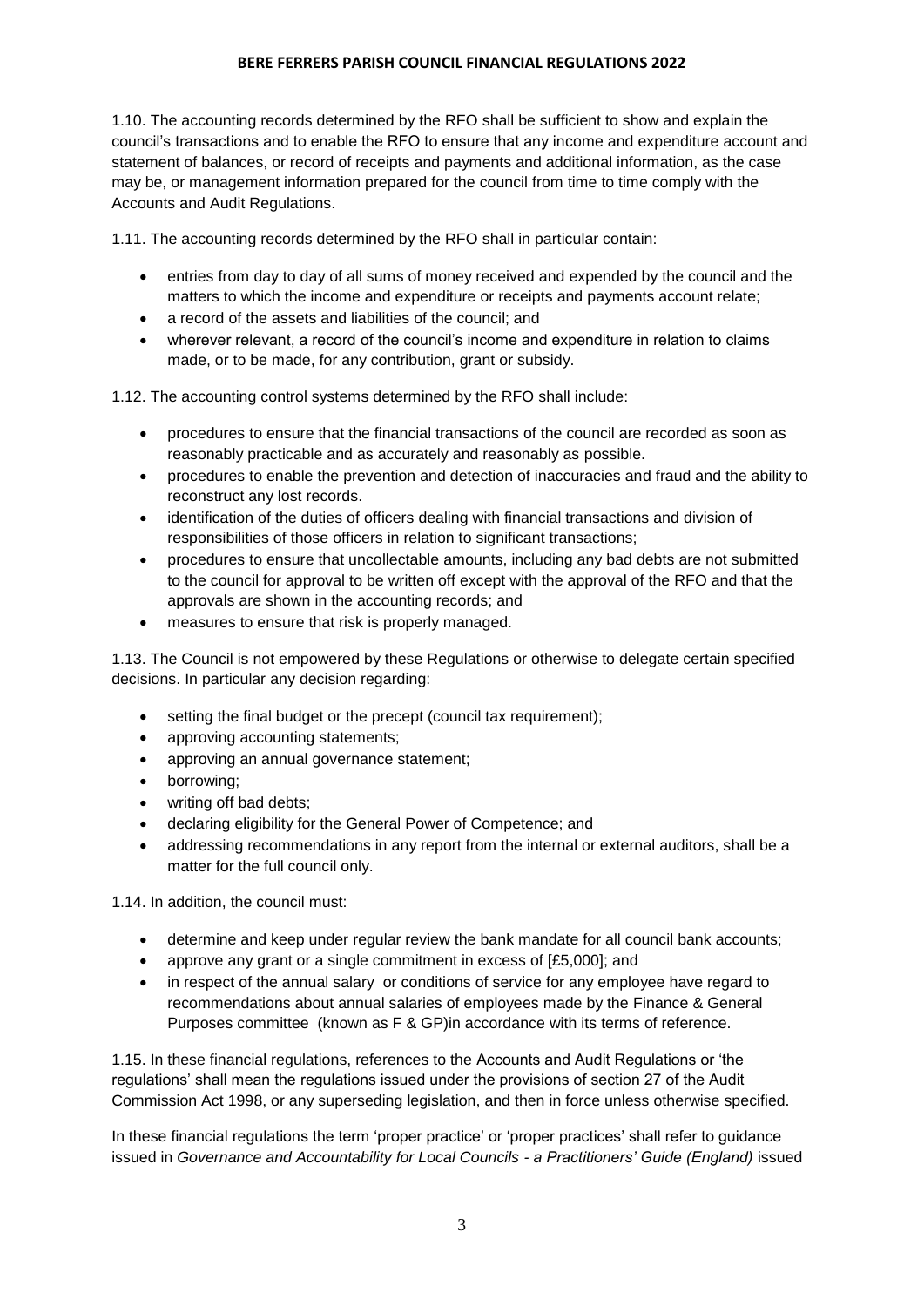by the Joint Practitioners Advisory Group (JPAG), available from the websites of NALC and the Society for Local Council Clerks (SLCC).

# **2. Accounting and audit (internal and external)**

2.1. All accounting procedures and financial records of the council shall be determined by the RFO in accordance with the Accounts and Audit Regulations, appropriate guidance, and proper practices.

2.2. On a regular basis, at least once in each quarter, and at each financial year-end, the F & G. P. Committee shall verify bank reconciliations (for all accounts) produced by the RFO. The reconciliations and the original bank statements (or similar document) will be attached to the minutes of the Committee, as evidence of verification. .

2.3. The RFO shall complete the annual statement of accounts, annual report, and any related documents of the council contained in the Annual Return (as specified in proper practices) as soon as practicable after the end of the financial year and having certified the accounts shall submit them and report thereon to the council within the timescales set by the Accounts and Audit Regulations.

2.4. The council shall ensure that there is an adequate and effective system of internal audit of its accounting records, and of its system of internal control in accordance with proper practices. Any officer or member of the council shall make available such documents and records as appear to the council to be necessary for the purpose of the audit and shall, as directed by the council, supply the RFO, internal auditor, or external auditor with such information and explanation as the council considers necessary for that purpose.

2.5. The internal auditor shall be appointed by and shall carry out the work in relation to internal controls required by the council in accordance with proper practices.

2.6. The internal auditor shall:

- be competent and independent of the financial operations of the council;
- report to council in writing, or in person, on a regular basis with a minimum of one annual written report during each financial year:
- to demonstrate competence, objectivity and independence, be free from any actual or perceived conflicts of interest, including those arising from family relationships; and
- has no involvement in the financial decision making, management or control of the council

2.7. Internal or external auditors may not under any circumstances:

- perform any operational duties for the council;
- initiate or approve accounting transactions; or
- direct the activities of any council employee, except to the extent that such employees have been appropriately assigned to assist the internal auditor.

2.8. For the avoidance of doubt, in relation to internal audit the terms 'independent' and 'independence' shall have the same meaning as is described in proper practices.

2.9. The RFO shall make arrangements for the exercise of electors' rights in relation to the accounts including the opportunity to inspect the accounts, books, and vouchers and display or publish any notices and statements of account required by Audit Commission Act 1998, or any superseding legislation, and the Accounts and Audit Regulations.

2.10. The RFO shall, without undue delay, bring to the attention of all councillors any correspondence or report from internal or external auditors.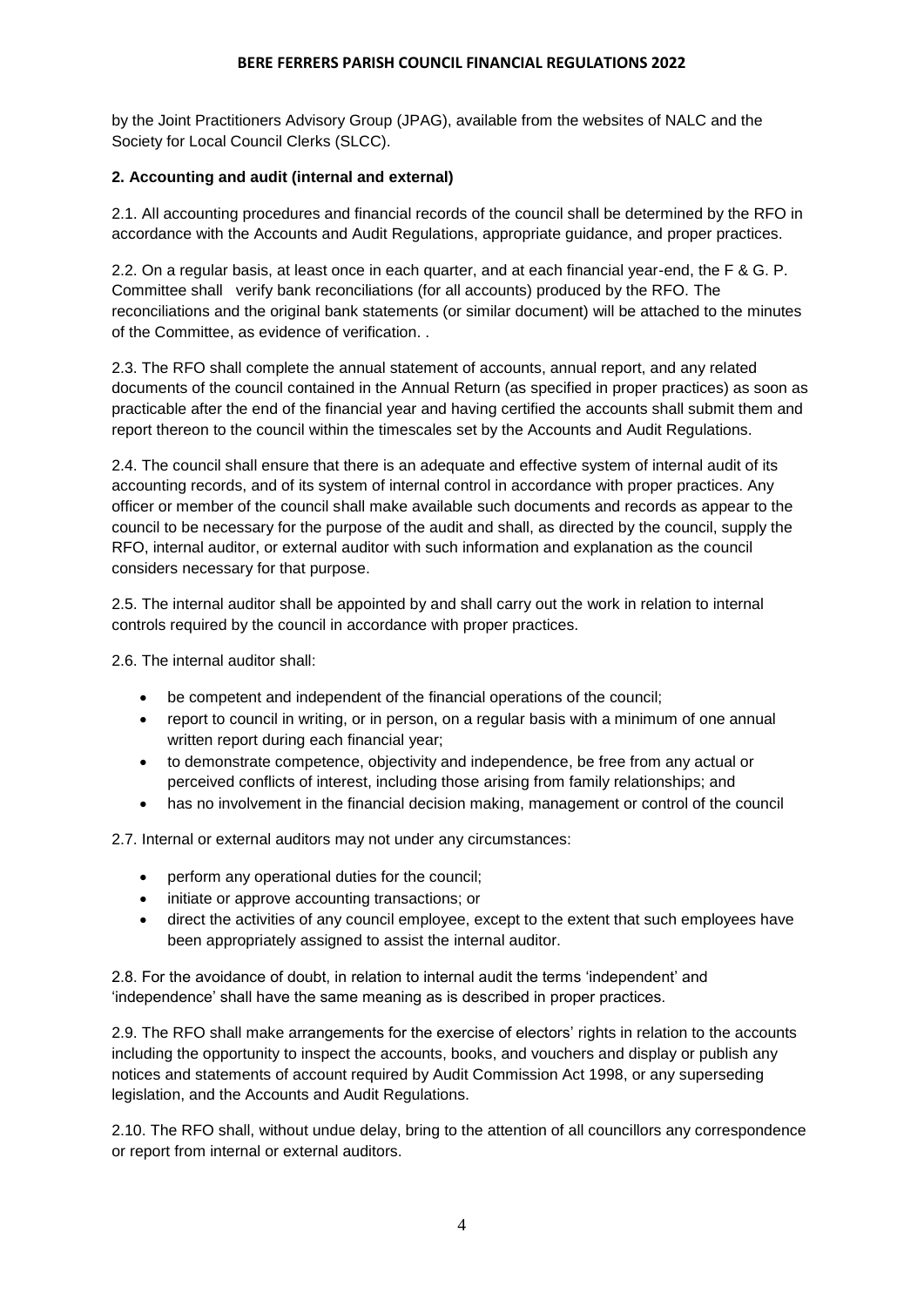# **3. Annual estimates (budget) and forward planning**

3.1. Each committee shall review its three-year forecast of revenue and capital receipts and payments. Having regard to the forecast, it shall thereafter formulate and submit proposals for the following financial year to the council not later than the end of October each year including any proposals for revising the forecast.

3.2. The Clerk must each year, by no later than mid-November, prepare detailed estimates of all receipts and payments including the use of reserves and all sources of funding for the following financial year in the form of a budget to be considered by the F & G.P Committee and then the Full Council.

3.3. The Council shall consider annual budget proposals in relation to the Council's three year forecast of revenue and capital receipts and payments including recommendations for the use of reserves and sources of funding and update the forecast accordingly.

3.4. The Council shall fix the precept (council tax requirement), and relevant basic amount of council tax to be levied for the ensuing financial year not later than by the end of January each year. The Clerk shall issue the precept to the billing authority and shall supply each member with a copy of the approved annual budget.

3.5. The approved annual budget shall form the basis of financial control for the ensuing year.

# **4. Budgetary control and authority to spend**

4.1. Expenditure on revenue items may be authorised up to the amounts included for that class of expenditure in the approved budget. This authority is to be determined by the Council for all items over £500.

The Clerk in conjunction with the Chair or Vice Chair for any items below £500.

 Such authority is to be evidenced by a minute or by an authorisation slip duly signed by the Clerk, and where necessary also by the appropriate Chair.

Contracts may not be disaggregated to avoid controls imposed by these regulations.

4.2. No expenditure may be authorised that will exceed the amount provided in the revenue budget for that class of expenditure other than by resolution of the council, or duly delegated committee. During the budget year and with the approval of council having considered fully the implications for public services, unspent and available amounts may be moved to other budget headings or to an earmarked reserve as appropriate ('virement').

4.3. Unspent provisions in the revenue or capital budgets for completed projects shall not be carried forward to a subsequent year.

4.4. The salary budgets are to be reviewed at least annually in [October] for the following financial year and such review shall be evidenced by a hard copy schedule signed by the Clerk and the Chairman of F & GP or relevant committee. The RFO will inform committees of any changes impacting on their budget requirement for the coming year in good time.

4.5. In cases of extreme risk to the delivery of council services, the clerk may in conjunction with the Chair or Vice Chair authorise revenue expenditure on behalf of the council which in the clerk's judgement it is necessary to carry out. Such expenditure includes repair, replacement, or other work, whether or not there is any budgetary provision for the expenditure, subject to a limit of £1,000. The Clerk shall report such action to the to the council as soon as practicable thereafter.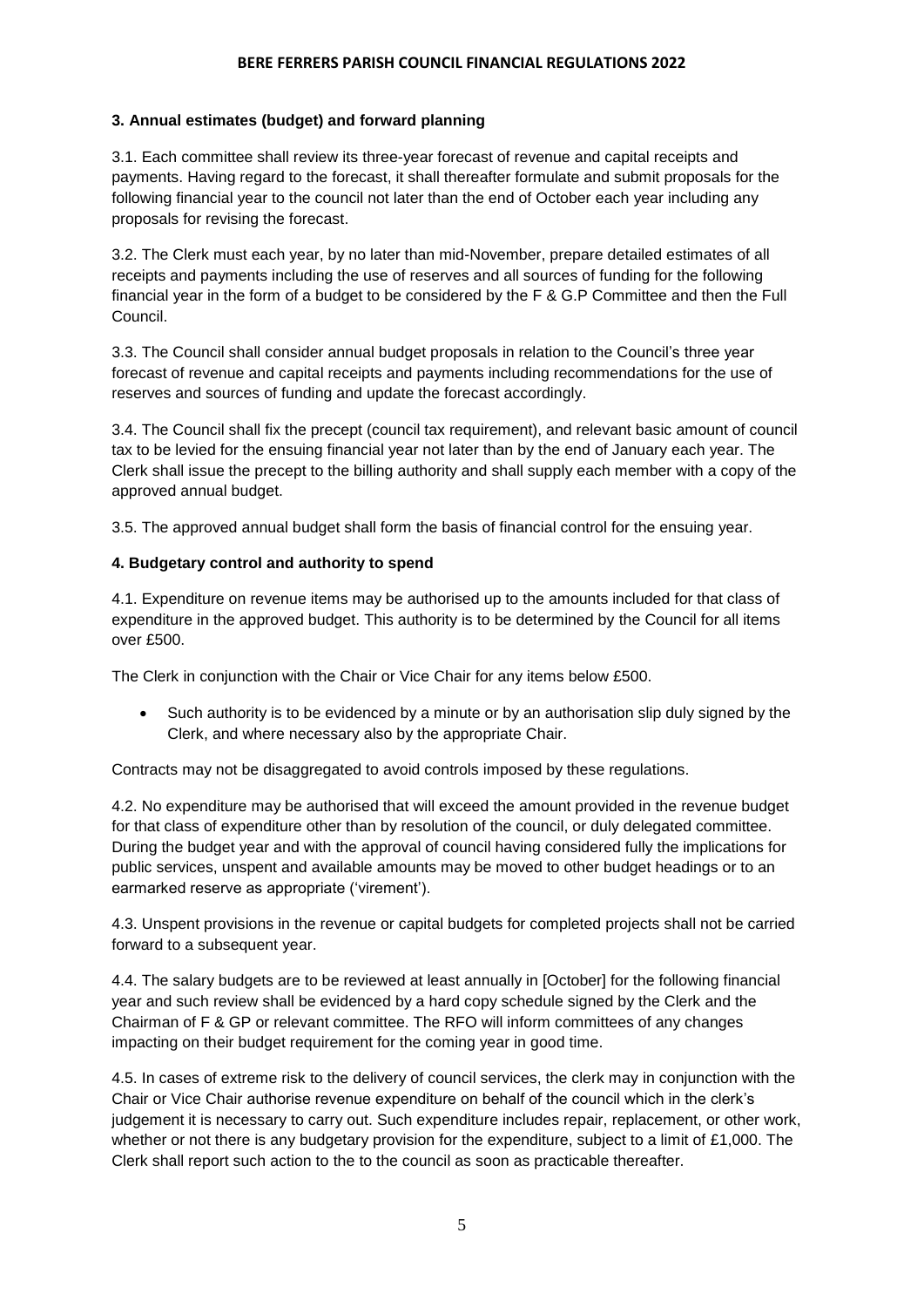4.6. No expenditure shall be authorised in relation to any capital project and no contract entered into or tender accepted involving capital expenditure unless the council is satisfied that the necessary funds are available and/or the requisite borrowing approval has been obtained.

4.7. All capital works shall be administered in accordance with the council's standing orders and financial regulations relating to contracts.

4.8. The Clerk shall regularly provide the relevant committee with a statement of receipts and payments to date under each head of the budgets, comparing actual expenditure to the appropriate date against that planned as shown in the budget. These statements are to be prepared at least at the end of each financial quarter and shall show explanations of material variances. For this purpose, "material" shall be in excess of £100 or 15% of the budget.

4.9. Changes in earmarked reserves shall be approved by the F. & G.P Committee as part of the budgetary control process.

# **5. Banking arrangements and authorisation of payments**

5.1. The Council's banking arrangements, including the bank mandate, shall be made by the Clerk, and approved by the council; banking arrangements may not be delegated to a committee. They shall be regularly reviewed for safety and efficiency.

5.2. The Clerk shall prepare a schedule of payments requiring authorisation, forming part of the Agenda for the F & GP meeting and, together with the relevant invoices, present the schedule to the committee. The Committee shall review the schedule for compliance and, having satisfied itself shall authorise payment by a resolution of the Committee. The approved schedule shall be ruled off and initialled by the Chairman of the Meeting. A detailed list of all payments shall be disclosed within or as an attachment to the minutes of the meeting at which payment was authorised. Personal payments (including salaries, wages, expenses and any payment made in relation to the termination of a contract of employment) may be summarised to remove public access to any personal information.

5.3. All invoices for payment shall be examined, verified and certified by the Clerk to confirm that the work, goods or services to which each invoice relates has been received, carried out, examined and represents expenditure previously approved by the council.

5.4. The Clerk shall examine invoices for arithmetical accuracy and analyse them to the appropriate expenditure heading. The Clerk shall take all steps for authority to pay all invoices submitted, and which are in order, at the next available F & G.P Committee meeting.

5.5. The Clerk shall have delegated authority to authorise the payment of items only in the following circumstances:

a) If a payment is necessary to avoid a charge to interest under the Late Payment of Commercial Debts (Interest) Act 1998, and the due date for payment is before the next scheduled Meeting of Council, or where a discount is available for early or prompt payment, where the RFO certifies that there is no dispute or other reason to delay payment, provided that a list of such payments shall be submitted to the next appropriate meeting of F & GP or council [;

b) An expenditure item authorised under 5.6 below (continuing contracts and obligations) provided that a list of such payments shall be submitted to the next appropriate meeting of F & G.P committee meeting.

For each financial year the Clerk shall draw up a list of due payments which arise on a regular basis as the result of a continuing contract, statutory duty, or obligation (such as but not exclusively)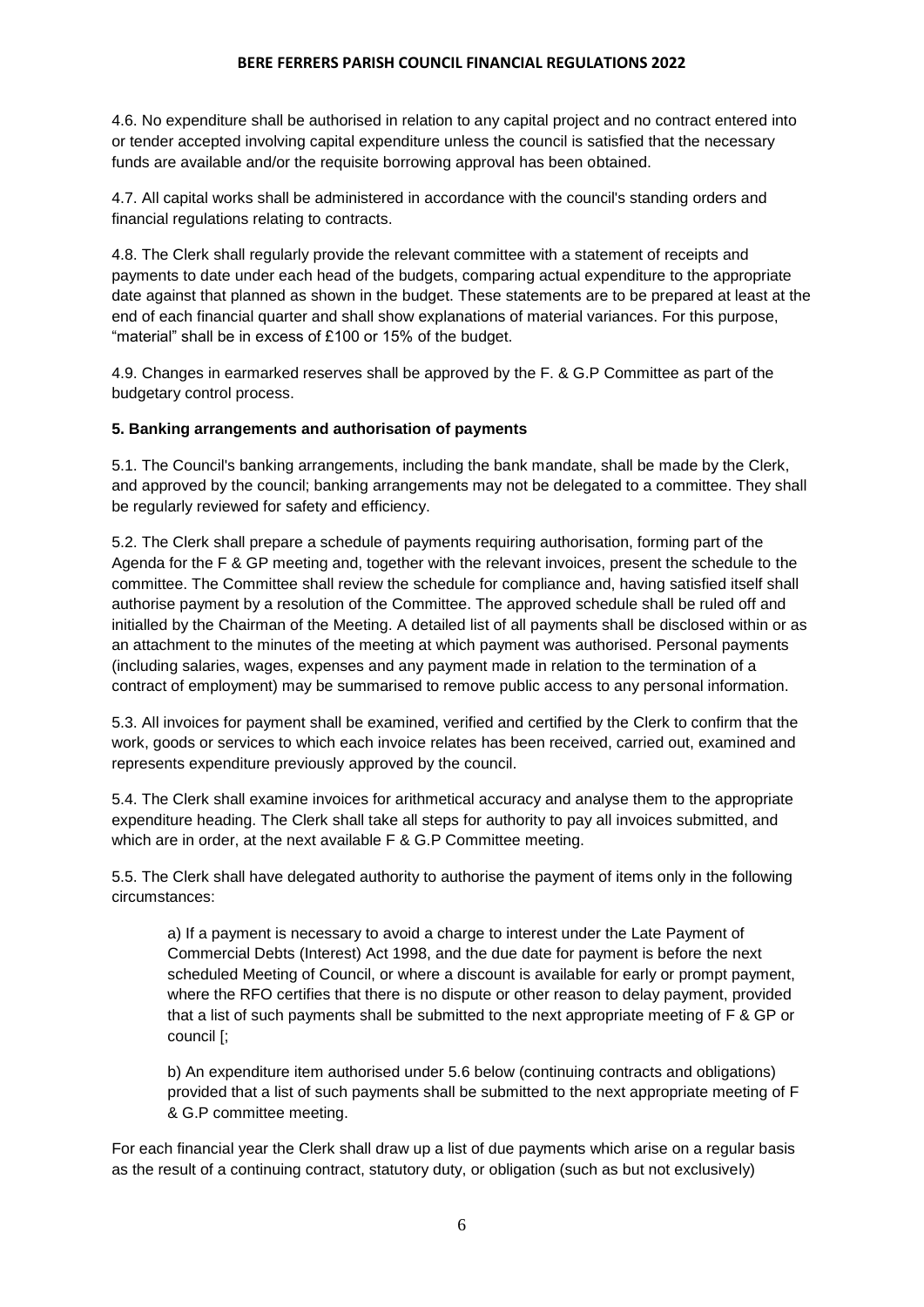Salaries, PAYE and NI, Superannuation Fund and regular maintenance contracts and the like for which the F & G.P Committee, may authorise payment for the year provided that the requirements of regulation 4.1 (Budgetary Controls) are adhered to, provided also that a list of such payments shall be submitted to the next appropriate meeting of F & G.P Committee.

5.7. A record of regular payments made under 5.6 above shall be drawn up and be signed by two members on each and every occasion when payment is authorised - thus controlling the risk of duplicated payments being authorised and / or made.

5.8. In respect of grants the F & GP committee shall approve expenditure within its budget with the Council's policy on Grants to organisations or individuals.

5.9. Members are subject to the Code of Conduct that has been adopted by the Council and shall comply with the Code and Standing Orders when a decision to authorise or instruct payment is made in respect of a matter in which they have a disclosable pecuniary or other interest unless a dispensation has been granted.

5.10. The Council will aim to rotate the duties of members in these Regulations so that onerous duties are shared out as evenly as possible over time.

5.11. Any changes in the recorded details of suppliers, such as bank account records, shall be approved in writing by a Member.

# **6. Instructions for the making of payments**

6.1. The council will make safe and efficient arrangements for the making of its payments.

6.2. Following authorisation under Financial Regulation 5 above, the F & G.P Committee, a duly delegated committee or, if so delegated, the Clerk shall give instruction that a payment shall be made.

6.3. All payments shall be affected by cheque or Bank Line transfer or other instructions to the council's bankers, or otherwise, in accordance with a resolution of the F & G.P Committee or Full Council.

6.4. Cheques or Bank Line payments drawn on the bank account in accordance with the schedule as presented normally to F & GP committee shall be signed by two members of Council following the recommendation of the Clerk in accordance with a resolution instructing that payment. A member who is a bank signatory, having a connection by virtue of family or business relationships with the beneficiary of a payment, should not, under normal circumstances, be a signatory to the payment in question.

6.5. To indicate agreement of the details shown on the cheque or order for payment with the counterfoil and the invoice or similar documentation, the signatories shall each also initial the cheque counterfoil. One of the Bank Line signatories will also check and sign the payments list.

6.6. Cheques or orders for payment shall not normally be presented for signature other than at F & GP committee meeting including immediately before or after such a meeting. Any signatures obtained away from such meetings shall be reported to the council or F & GP Committee at the next convenient meeting.

6.7. If thought appropriate by the council, payment for utility supplies (energy, telephone and water) and any National Non-Domestic Rates may be made by variable direct debit provided that the instructions are signed by two members and any payments are reported to F & GP l as made. The approval of the use of a variable direct debit shall be renewed by resolution of the council at least every two years.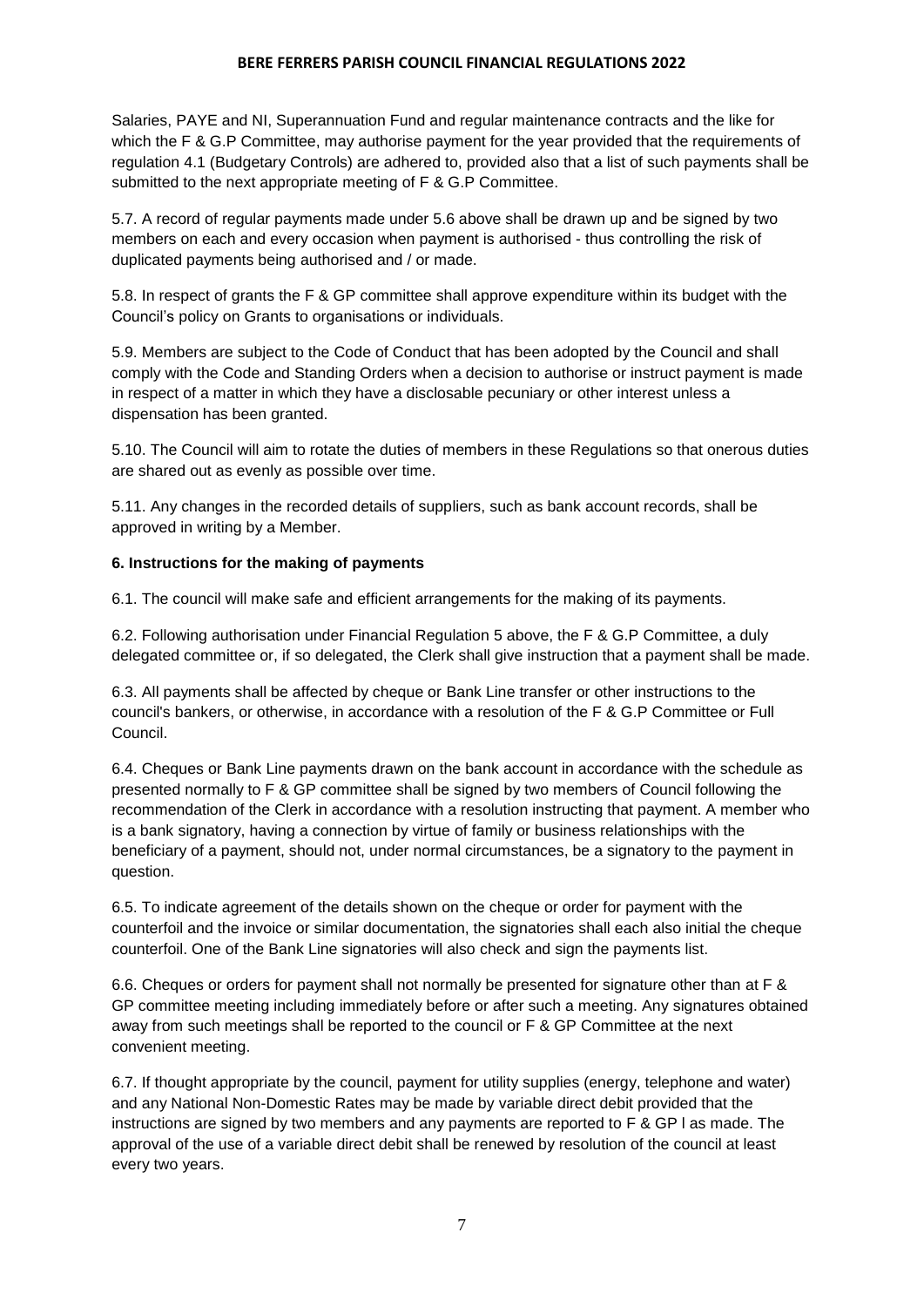6.8. If thought appropriate by the council, payment for certain items (principally salaries) may be made by banker's standing order provided that the instructions are signed, or otherwise evidenced by two members are retained and any payments are reported to council as made. The approval of the use of a banker's standing order shall be renewed by resolution of the council at least every two years.

6.9. If thought appropriate by the council, payment for certain items may be made by BACS or CHAPS methods provided that the instructions for each payment are signed, or otherwise evidenced, by two authorised bank signatories, are retained and any payments are reported to council as made. The approval of the use of BACS or CHAPS shall be renewed by resolution of the council at least every two years.

6.10. If thought appropriate by the council payment for certain items may be made by internet banking transfer provided evidence is retained showing which members approved the payment.

6.11. Where a computer requires use of a personal identification number (PIN) or other password(s), for access to the council's records on that computer, a note shall be made of the PIN and Passwords and shall be handed to and retained by the Chairman of Council in a sealed dated envelope. This envelope may not be opened other than in the presence of two other councillors. After the envelope has been opened, in any circumstances, the PIN and / or passwords shall be changed as soon as practicable. The fact that the sealed envelope has been opened, in whatever circumstances, shall be reported to all members immediately and formally to the next available meeting of the council. This will not be required for a member's personal computer used only for remote authorisation of bank payments.

6.12. No employee or Councillor shall disclose any PIN or password, relevant to the working of the council or its bank accounts, to any person not authorised in writing by the council or a duly delegated committee.

6.13. Regular back-up copies of the records on any computer shall be made and shall be stored securely away from the computer in question, and preferably off site.

6.14. The Council, and any members using computers for the council's financial business, shall ensure that anti-virus, anti-spyware and firewall software with automatic updates, together with a high level of security, is used.

6.15. Where internet banking arrangements are made with any bank, the Clerk [RFO] shall be appointed as the Service Administrator. The bank mandate approved by the council shall identify a number of councillors who will be authorised to approve transactions on those accounts. The bank mandate will state clearly the amounts of payments that can be instructed by the use of the Service Administrator alone, or by the Service Administrator with a stated number of approvals.

6.16. Access to any internet banking accounts will be directly to the access page (which may be saved under "favourites"), and not through a search engine or e-mail link. Remembered or saved passwords facilities must not be used on any computer used for council banking work. Breach of this Regulation will be treated as a very serious matter under these regulations.

6.17. Changes to account details for suppliers, which are used for internet banking may only be changed on written hard copy notification by the supplier and supported by hard copy authority for change signed by [the RFO and [a member]. A programme of regular checks of standing data with suppliers will be followed.

6.18. Any Debit Card or trade card issued for use will be specifically restricted to the Clerk and will also be restricted to a single transaction maximum value of £500 unless authorised by council or finance committee in writing before any order is placed.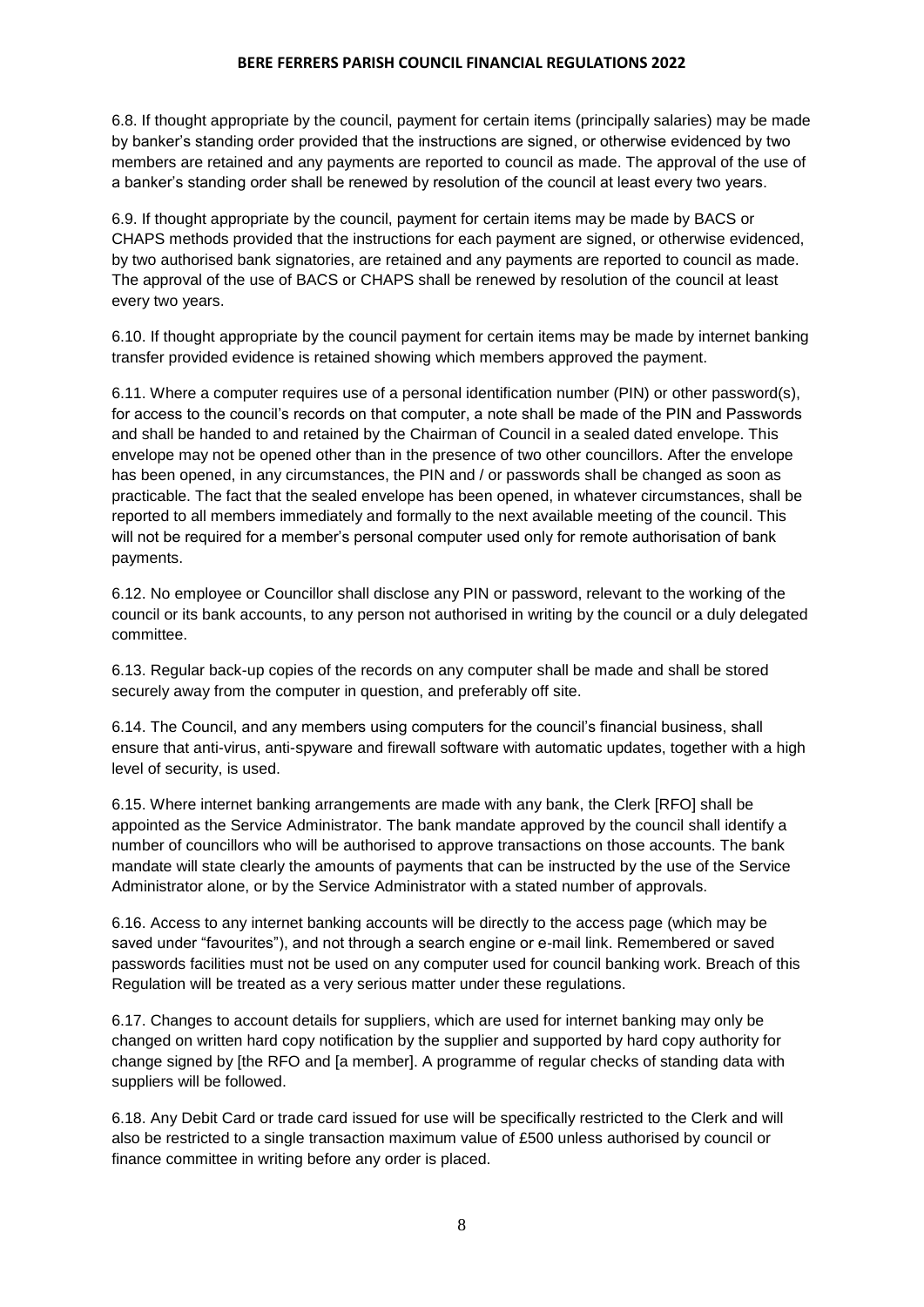6.20. Any corporate credit card or trade card account opened by the council will be specifically restricted to use by the Clerk and shall be subject to automatic payment in full at each month-end. Personal credit or debit cards of members or staff shall not be used under any circumstances.

**Pay**

a) The Clerk shall maintain a petty cash float of £50 for the purpose of defraying operational and other expenses. Vouchers for payments made from petty cash shall be kept substantiating the payment.

b) Income received must not be paid into the petty cash float but must be separately banked, as provided elsewhere in these regulations.

c) Payments to maintain the petty cash float shall be shown separately on the schedule of payments presented to F & GP under 5.2 above.

# **7. Payment of salaries**

7.1. As an employer, the council shall make arrangements to meet fully the statutory requirements placed on all employers by PAYE and National Insurance legislation. The payment of all salaries shall be made in accordance with payroll records and the rules of PAYE and National Insurance currently operating, and salary rates shall be as agreed by council, or duly delegated committee.

7.2. Payment of salaries and payment of deductions from salary such as may be required to be made for tax, national insurance and pension contributions, or similar statutory or discretionary deductions must be made in accordance with the payroll records and on the appropriate dates stipulated in employment contracts, provided that each payment is reported to the next available council meeting, as set out in these regulations above.

7.3. No changes shall be made to any employee's pay, emoluments, or terms and conditions of employment without the prior consent of the Council.7.4. Each and every payment to employees of net salary and to the appropriate creditor of the statutory and discretionary deductions shall be recorded in a separate confidential record (confidential cash book). This confidential record is not open to inspection or review (under the Freedom of Information Act 2000 or otherwise) other than:

a) by any councillor who can demonstrate a need to know.

b) by the internal auditor.

c) by the external auditor; or

d) by any person authorised under Audit Commission Act 1998, or any superseding legislation.

7.5. The total of such payments in each calendar month shall be reported with all other payments as made as may be required under these Financial Regulations, to ensure that only payments due for the period have actually been paid.

7.7. Any termination payments shall be supported by a clear business case and reported to the council. Termination payments shall only be authorised by council.

7.8. Before employing interim staff, the council must consider a full business case.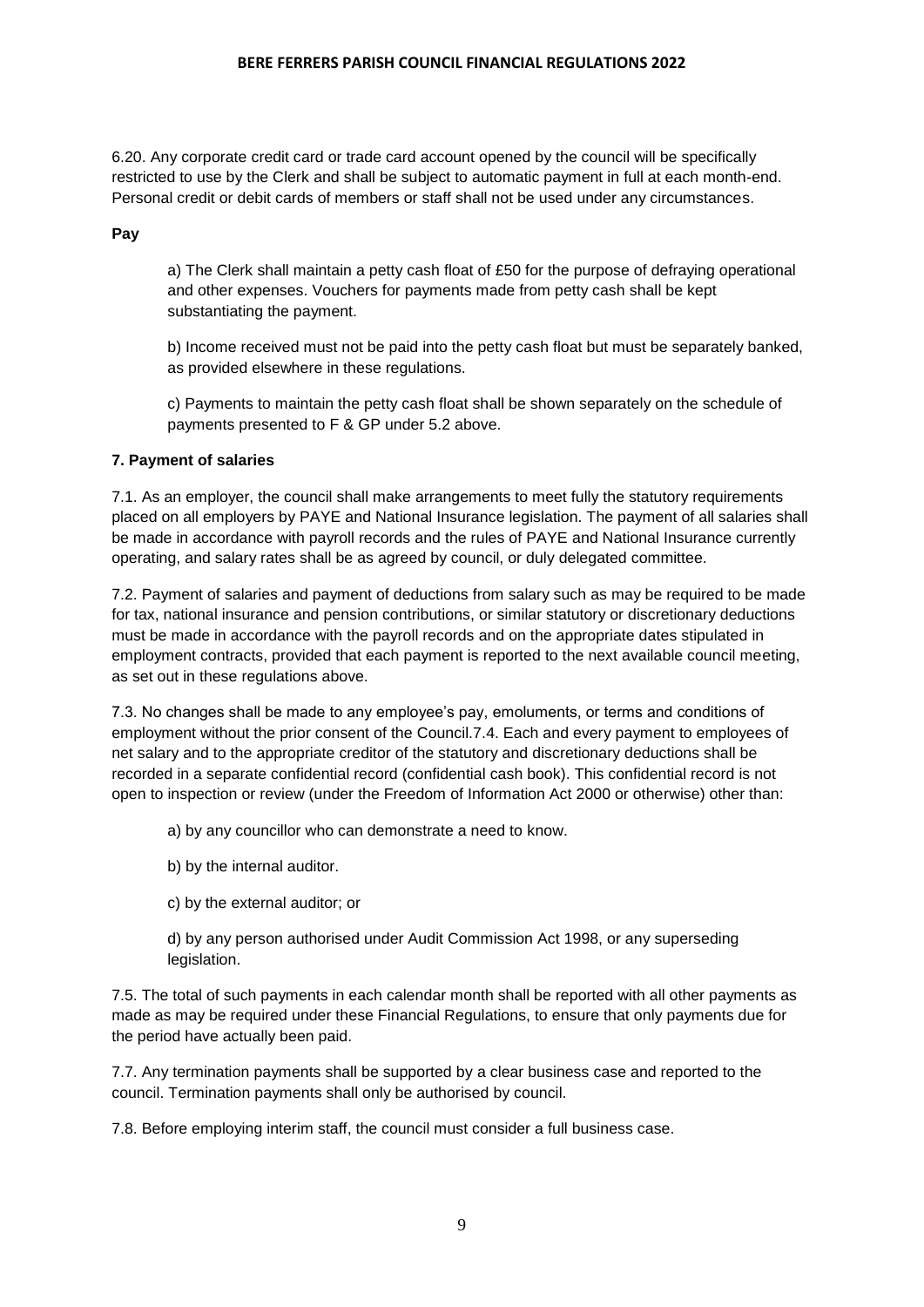# **8. Loans and investments**

8.1. All borrowings shall be affected in the name of the council, after obtaining any necessary borrowing approval. Any application for borrowing approval shall be approved by Council as to terms and purpose. The application for borrowing approval, and subsequent arrangements for the loan shall only be approved by full council.

8.2. Any financial arrangement which does not require formal borrowing approval from the Secretary of State/Welsh Assembly Government (such as Hire Purchase or Leasing of tangible assets) shall be subject to approval by the full council. In each case a report in writing shall be provided to council in respect of value for money for the proposed transaction.

8.3. The council will arrange with the council's banks and investment providers for the sending of a copy of each statement of account to the Chairman of the council at the same time as one is issued to the Clerk or RFO.

8.4. All loans and investments shall be negotiated in the name of the Council and shall be for a set period in accordance with council policy.

8.5. The council shall consider the need for an Investment Strategy and Policy which, if drawn up, shall be in accordance with relevant regulations, proper practices and guidance. Any Strategy and Policy shall be reviewed by the council at least annually.

8.6. All investments of money under the control of the council shall be in the name of the council.

8.7. All investment certificates and other documents relating thereto shall be retained in the custody of the RFO.

8.8. Payments in respect of short term or long-term investments, including transfers between bank accounts held in the same bank, or branch, shall be made in accordance with Regulation 5 (Authorisation of payments) and Regulation 6 (Instructions for payments).

# **9. Income**

9.1. The collection of all sums due to the council shall be the responsibility of and under the supervision of the RFO.

9.2. Particulars of all charges to be made for work done, services rendered, or goods supplied shall be agreed annually by the council, notified to the RFO and the RFO shall be responsible for the collection of all accounts due to the council.

9.3. The council will review all fees and charges at least annually, following a report of the Clerk.

9.4. Any sums found to be irrecoverable, and any bad debts shall be reported to the council and shall be written off in the year.

9.5. All sums received on behalf of the council shall be banked intact as directed by the RFO. In all cases, all receipts shall be deposited with the council's bankers with such frequency as the RFO considers necessary.

9.6. The origin of each receipt shall be entered on the paying-in slip.

9.7. Personal cheques shall not be cashed out of money held on behalf of the council.

9.8. The RFO shall promptly complete any VAT Return that is required. Any repayment claim due in accordance with VAT Act 1994 section 33 shall be made at least annually coinciding with the financial year end.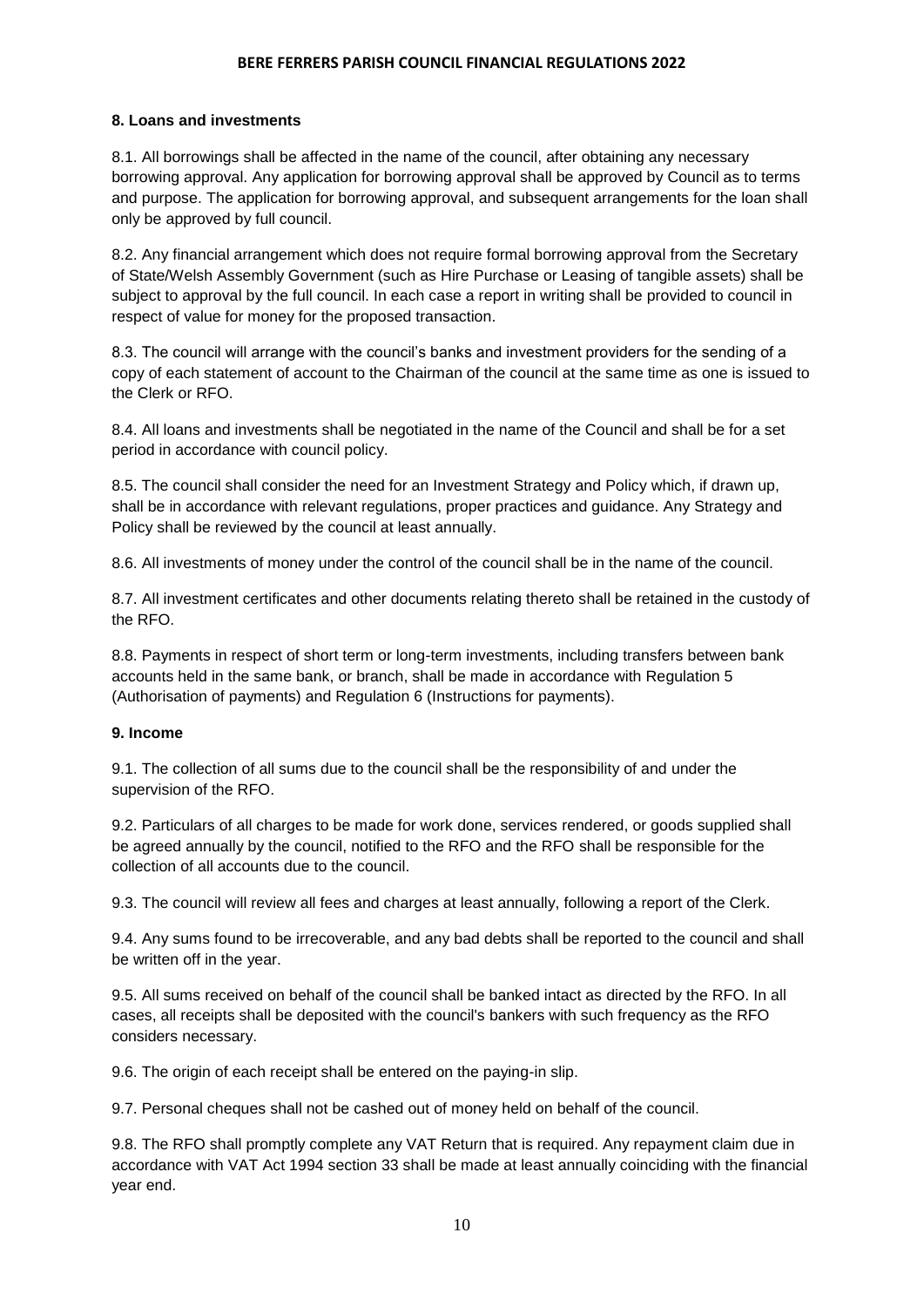9.9. Where any significant sums of cash are regularly received by the council, the RFO shall take such steps as are agreed by the council to ensure that more than one person is present when the cash is counted in the first instance, that there is a reconciliation to some form of control such as ticket issues, and that appropriate care is taken in the security and safety of individuals banking such cash.

[9.10. Any income arising which is the property of a charitable trust shall be paid into a charitable bank account. Instructions for the payment of funds due from the charitable trust to the council (to meet expenditure already incurred by the authority) will be given by the Managing Trustees of the charity meeting separately from any council meeting (see also Regulation 16 below).]

# **10. Orders for work, goods and services**

10.1. An official order or letter shall be issued for all work, goods and services unless a formal contract is to be prepared or an official order would be inappropriate. Copies of orders shall be retained. The order or letter with a specification shall be issued for all work, goods and services unless a formal contract is to be prepared.

10.2. Order books shall be controlled by the RFO.

10.3. All members and officers are responsible for obtaining value for money at all times. An officer issuing an official order shall ensure as far as reasonable and practicable that the best available terms are obtained in respect of each transaction, usually by obtaining three or more quotations or estimates from appropriate suppliers, subject to any de minimis provisions in Regulation 11.1 below.

10.4. A member may not issue an official order or make any contract on behalf of the council.

10.5. The RFO shall verify the lawful nature of any proposed purchase before the issue of any order, and in the case of new or infrequent purchases or payments, the RFO shall ensure that the statutory authority shall be reported to the meeting at which the order is approved so that the minutes can record the power being used.

# **11. Contracts**

11.1. Procedures as to contracts are laid down as follows:

a) Every contract shall comply with these financial regulations, and no exceptions shall be made otherwise than in an emergency provided that this regulation need not apply to contracts which relate to items (i) to (vi) below:

i. for the supply of gas, electricity, water, sewerage and telephone services.

ii. for specialist services such as are provided by legal professionals acting in disputes.

iii. for work to be executed or goods or materials to be supplied which consist of repairs to or parts for existing machinery or equipment or plant.

iv. for work to be executed or goods or materials to be supplied which constitute an extension of an existing contract by the council.

v. for additional audit work of the external auditor up to an estimated value of £500 (in excess of this sum the Clerk and RFO shall act after consultation with the Chairman and Vice Chairman of council); and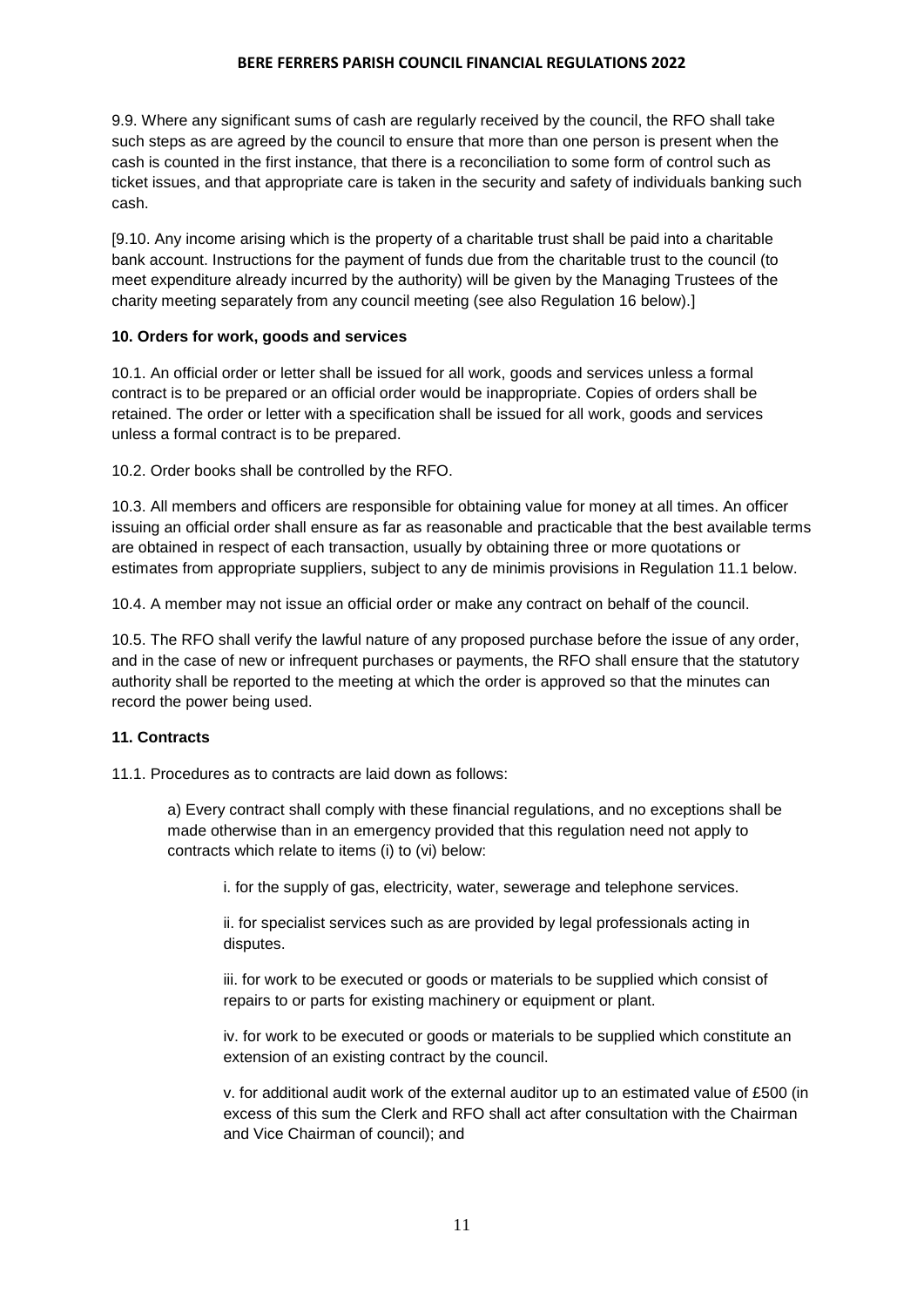vi. for goods or materials proposed to be purchased which are proprietary articles and / or are only sold at a fixed price.

b) Where the council intends to procure or award a public supply contract, public service contract or public works contract as defined by The Public Contracts Regulations 2015 ("the Regulations") which is valued at £25,000 or more, the council shall comply with the relevant requirements of the Regulations $2$ .

c) The full requirements of The Regulations, as applicable, shall be followed in respect of the tendering and award of a public supply contract, public service contract or public works contract which exceed thresholds in The Regulations set by the Public Contracts Directive 2014/24/EU (which may change from time to time)<sup>3</sup>.

d) When applications are made to waive financial regulations relating to contracts to enable a price to be negotiated without competition the reason shall be embodied in a recommendation to the council.

e) Such invitation to tender shall state the general nature of the intended contract and the Clerk shall obtain the necessary technical assistance to prepare a specification in appropriate cases. The invitation shall in addition state that tenders must be addressed to the Clerk in the ordinary course of post. Each tendering firm shall be supplied with a specifically marked envelope in which the tender is to be sealed and remain sealed until the prescribed date for opening tenders for that contract.

f) All sealed tenders shall be opened at the same time on the prescribed date by the Clerk in the presence of at least one member of council.

g) Any invitation to tender issued under this regulation shall be subject to Standing Orders 18c and shall refer to the terms of the Bribery Act 2010.

h) When it is to enter into a contract of less than £25,000 in value for the supply of goods or materials or for the execution of works or specialist services other than such goods, materials, works or specialist services as are excepted as set out in paragraph (a) the RFO shall obtain 3 quotations (priced descriptions of the proposed supply); where the value is below £3,000 and above £100 the Clerk or RFO shall strive to obtain 3 estimates. Otherwise, Regulation 10.3 above shall apply.

i) The council shall not be obliged to accept the lowest or any tender, quote or estimate.

j) Should it occur that the council, or duly delegated committee, does not accept any tender, quote or estimate, the work is not allocated, and the council requires further pricing, provided that the specification does not change, no person shall be permitted to submit a later tender, estimate or quote who was present when the original decision-making process was being undertaken.

#### **12. Payments under contracts for building or other construction works**

**.** 

 $2$  The Regulations require councils to use the Contracts Finder website to advertise contract opportunities, set out the procedures to be followed in awarding new contracts and to publicise the award of new contracts<br><sup>3</sup> Threabelds aurrently applicable are:

Thresholds currently applicable are:

a) For public supply and public service contracts 209,000 Euros (£181,302)

b) For public works contracts 5,225,000 Euros (£4,551,413)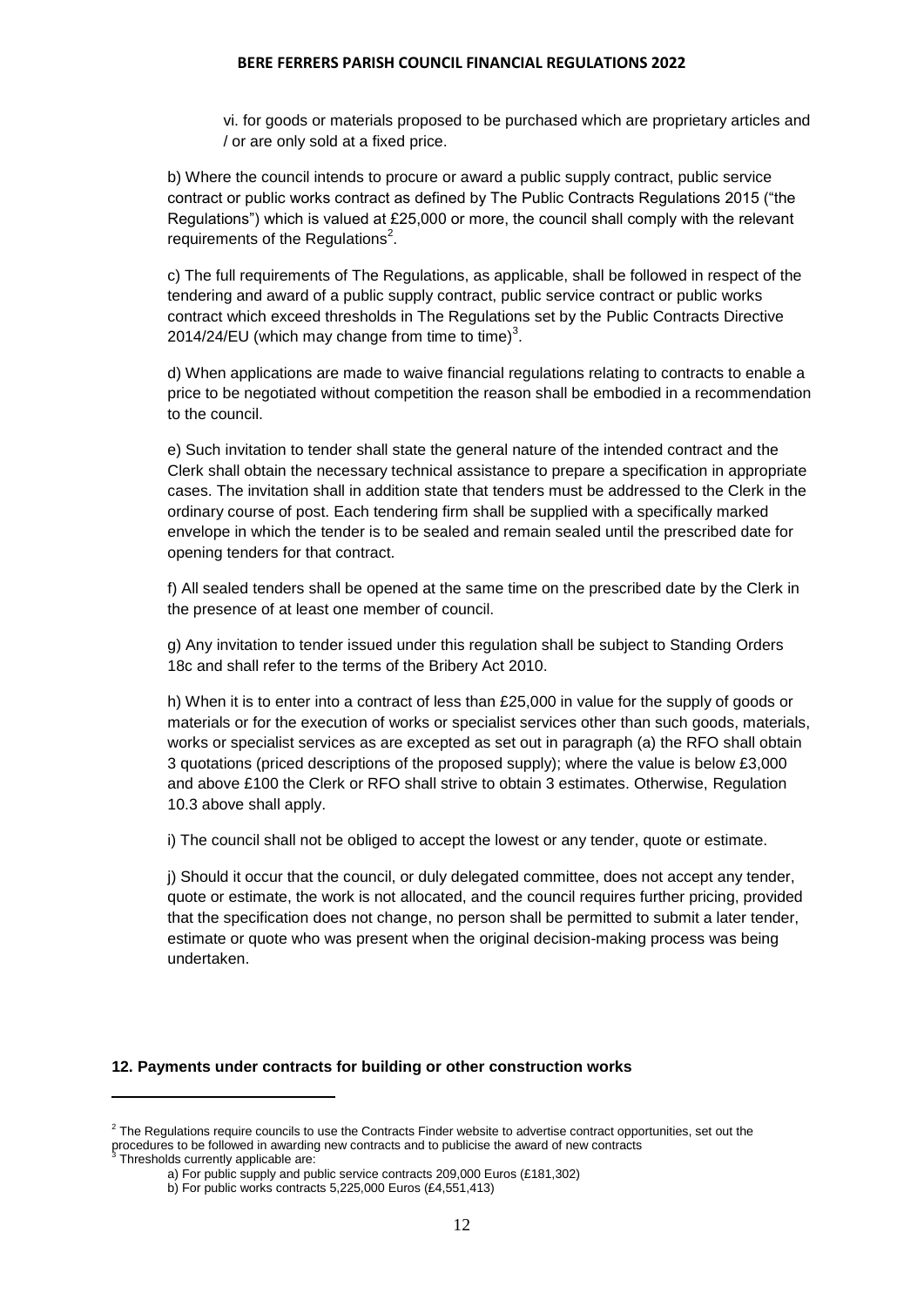12.1. Payments on account of the contract sum shall be made within the time specified in the contract by the RFO upon authorised certificates of the architect or other consultants engaged to supervise the contract (subject to any percentage withholding as may be agreed in the particular contract).]

12.2. Where contracts provide for payment by instalments the RFO shall maintain a record of all such payments. In any case where it is estimated that the total cost of work carried out under a contract, excluding agreed variations, will exceed the contract sum of 5% or more a report shall be submitted to the council.

12.3. Any variation to a contract or addition to or omission from a contract must be approved by the council and Clerk to the contractor in writing, the council being informed where the final cost is likely to exceed the financial provision.

# **13. Stores and equipment**

13.1. The Clerk shall be responsible for the care and custody of stores and equipment but may delegate to other members of staff responsibilities for certain items or sections.

13.2. Delivery notes shall be obtained in respect of all goods received into store or otherwise delivered and goods must be checked as to order and quality at the time delivery is made.]

13.3. Stocks shall be kept at the minimum levels consistent with operational requirements.

13.4. The Clerk shall be responsible for periodic checks of stocks and stores at least annually.

# **14. Assets, properties and estates**

14.1. The Clerk shall make appropriate arrangements for the custody of all title deeds and Land Registry Certificates of properties held by the council. The Clerk shall ensure a record is maintained of all properties held by the council, recording the location, extent, plan, reference, purchase details, nature of the interest, tenancies granted, rents payable and purpose for which held in accordance with Accounts and Audit Regulations.

14.2. No tangible moveable property shall be purchased or otherwise acquired, sold, leased or otherwise disposed of, without the authority of the council, together with any other consents required by law, save where the estimated value of any one item of tangible movable property does not exceed £50. (the present amount.)

14.3. No real property (interests in land) shall be sold, leased or otherwise disposed of without the authority of the council, together with any other consents required by law. In each case a report in writing shall be provided to council in respect of valuation and surveyed condition of the property (including matters such as planning permissions and covenants) together with a proper business case (including an adequate level of consultation with the electorate).

14.4. No real property (interests in land) shall be purchased or acquired without the authority of the full council. In each case a report in writing shall be provided to council in respect of valuation and surveyed condition of the property (including matters such as planning permissions and covenants) together with a proper business case (including an adequate level of consultation with the electorate).

14.5. Subject only to the limit set in Regulation 14.2 above, no tangible moveable property shall be purchased or acquired without the authority of the full council. In each case a report in writing shall be provided to council with a full business case.

14.6. The Clerk shall ensure that an appropriate and accurate Register of Assets and Investments is kept up to date. The continued existence of tangible assets shown in the Register shall be verified at least annually, possibly in conjunction with a health and safety inspection of assets.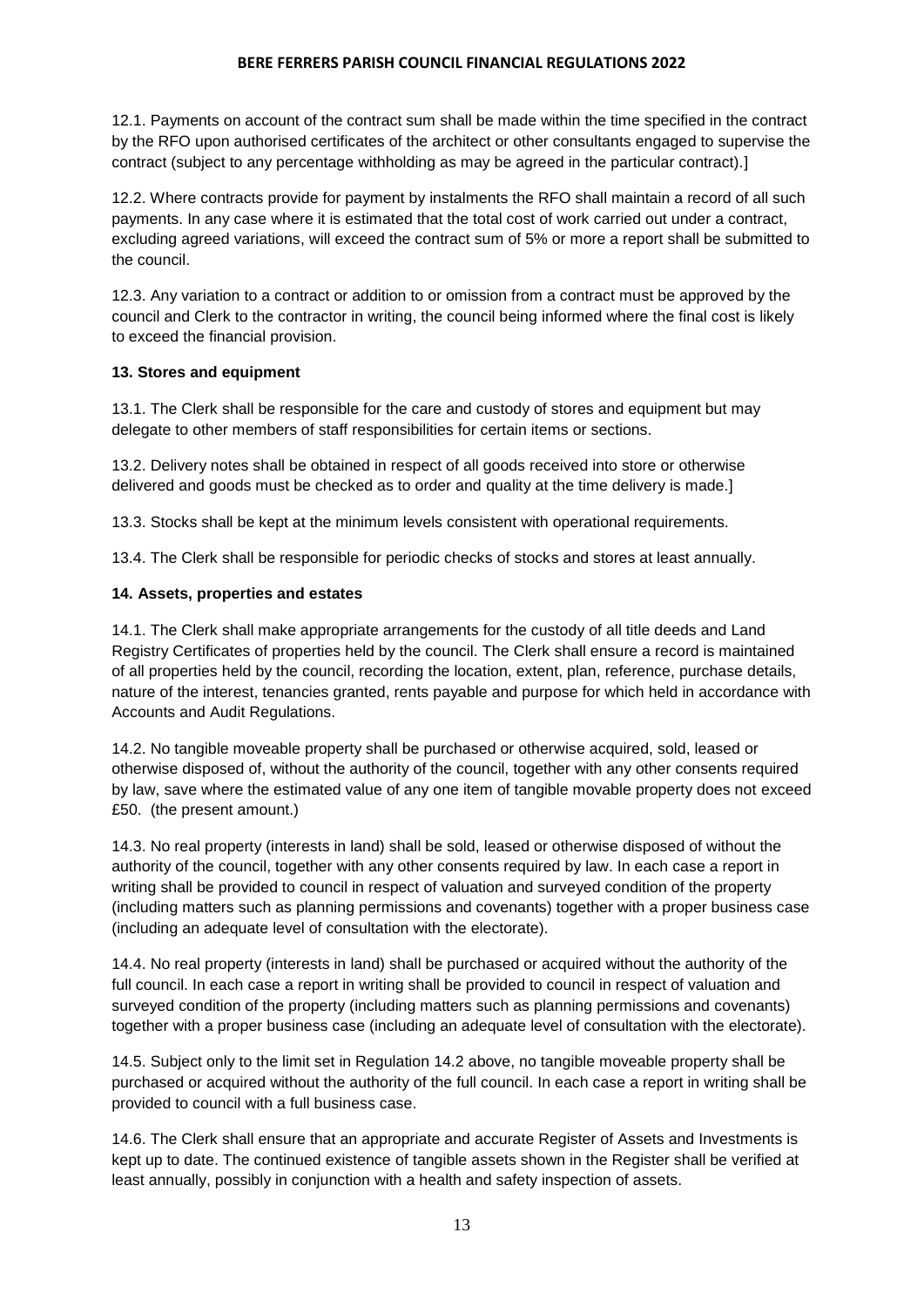# **15. Insurance**

15.1. Following the annual risk assessment (per Regulation 17), the Clerk shall effect all insurances and negotiate all claims on the council's insurers

15.2. The Clerk shall give prompt notification to the F & GP Committee of all new risks, properties or vehicles which require to be insured and of any alterations affecting existing insurances.

15.3. The Clerk shall keep a record of all insurances effected by the council and the property and risks covered thereby and annually review it.

15.4. The Clerk shall be notified of any loss liability or damage or of any event likely to lead to a claim and shall report these to council at the next available meeting.

15.5. All appropriate members and employees of the council shall be included in a suitable form of security or fidelity guarantee insurance which shall cover the maximum risk exposure as determined annually by the council, or duly delegated committee.

### **16. Charities**

16.1. Where the council is sole managing trustee of a charitable body the Clerk shall ensure that separate accounts are kept of the funds held on charitable trusts and separate financial reports made in such form as shall be appropriate, in accordance with Charity Law and legislation, or as determined by the Charity Commission. The Clerk shall arrange for any audit or independent examination as may be required by Charity Law or any Governing Document.

### **17. Risk Management**

17.1. The Council is responsible for putting in place arrangements for the management of risk. The Clerk shall prepare, for approval by the council, risk management policy statements in respect of all activities of the council. Risk policy statements and consequential risk management arrangements shall be reviewed by the council at least annually.

17.2. When considering any new activity, the Clerk shall prepare a draft risk assessment including risk management proposals for consideration and adoption by the Council.

# **18. Suspension and revision of Financial Regulations**

18.1. It shall be the duty of the F &GP Committee l to review the Financial Regulations of the council every two years. The Clerk shall make arrangements to monitor changes in legislation or proper practices and shall advise the council of any requirement for a consequential amendment to these Financial Regulations.

18.2. The council may, by resolution of the council duly notified prior to the relevant meeting of council, suspend any part of these Financial Regulations provided that reasons for the suspension are recorded and that an assessment of the risks arising has been drawn up and presented in advance to all members of council.

# 19. **Members of the Finance and General Purposes Committee (F & G.P)**